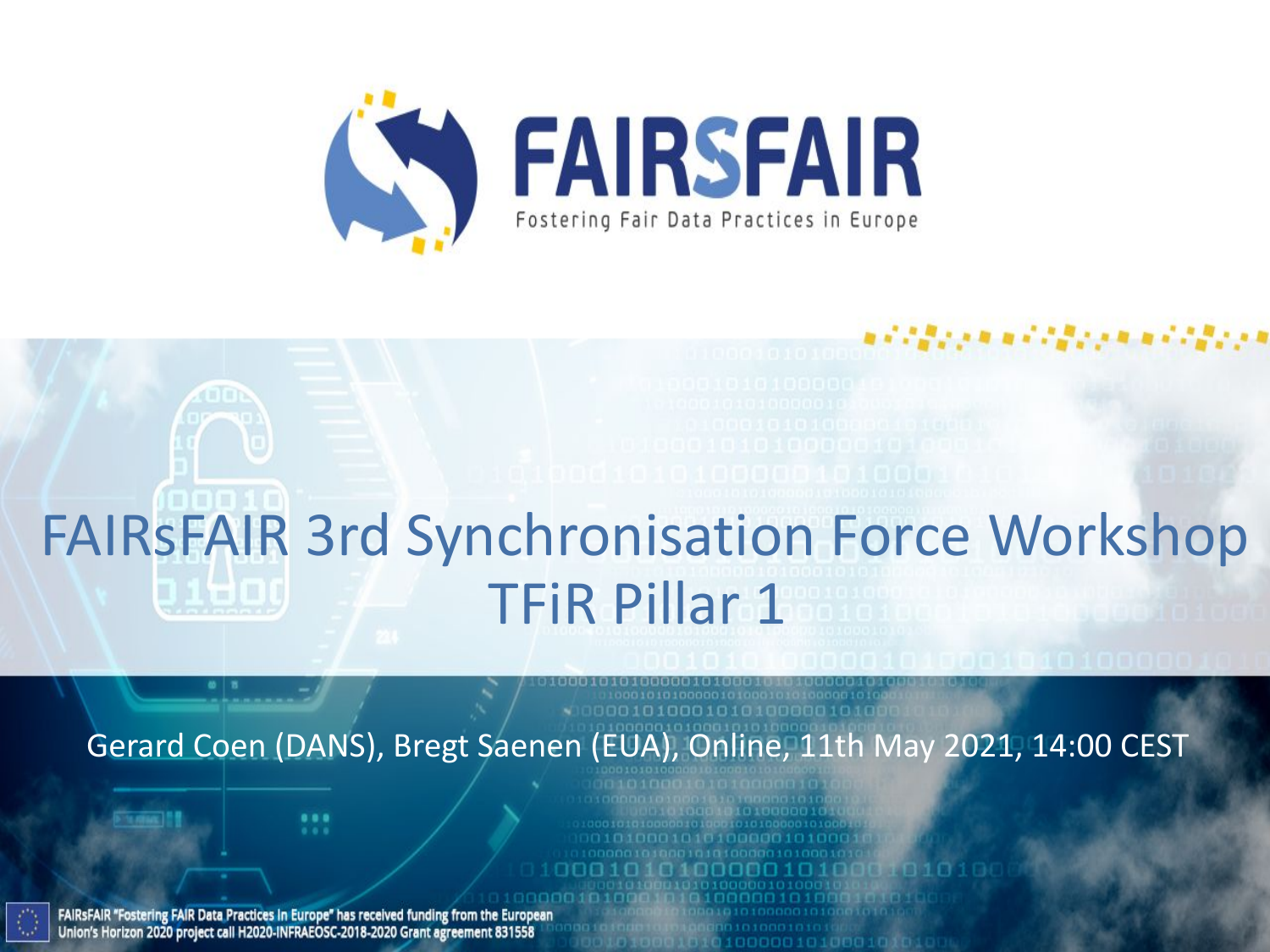

# Agenda

Welcome (5 mins)

Priority recommendations (50 mins)

*Break (5mins)* 

Other recommendations (15 mins)

Whole Pillar Questions (10 mins)

Wrap-Up (5 mins)

Resources: [Collaborative notes](https://docs.google.com/document/d/1Xv7QSXqkhZkaYj1fVPn4sT2pN5GMzBePZj1IPd8RA0c/edit) **[Spreadsheet](https://docs.google.com/spreadsheets/d/1gFm3XK4JEN5rdKEpq1HWpJM6iurckf6EByevXxR6wmE/edit?usp=sharing)** This presentation [Turning FAIR into Reality](https://ec.europa.eu/info/sites/info/files/turning_fair_into_reality_1.pdf)

Zoom Room: [https://zoom.us/j/15342](https://zoom.us/j/153427355?pwd=Zk13MmFIOFk5dzh1Y3Vrc0JwSHRodz09) [7355?pwd=Zk13MmFIOF](https://zoom.us/j/153427355?pwd=Zk13MmFIOFk5dzh1Y3Vrc0JwSHRodz09) [k5dzh1Y3Vrc0JwSHRodz0](https://zoom.us/j/153427355?pwd=Zk13MmFIOFk5dzh1Y3Vrc0JwSHRodz09) <u>[9](https://zoom.us/j/153427355?pwd=Zk13MmFIOFk5dzh1Y3Vrc0JwSHRodz09)</u>



2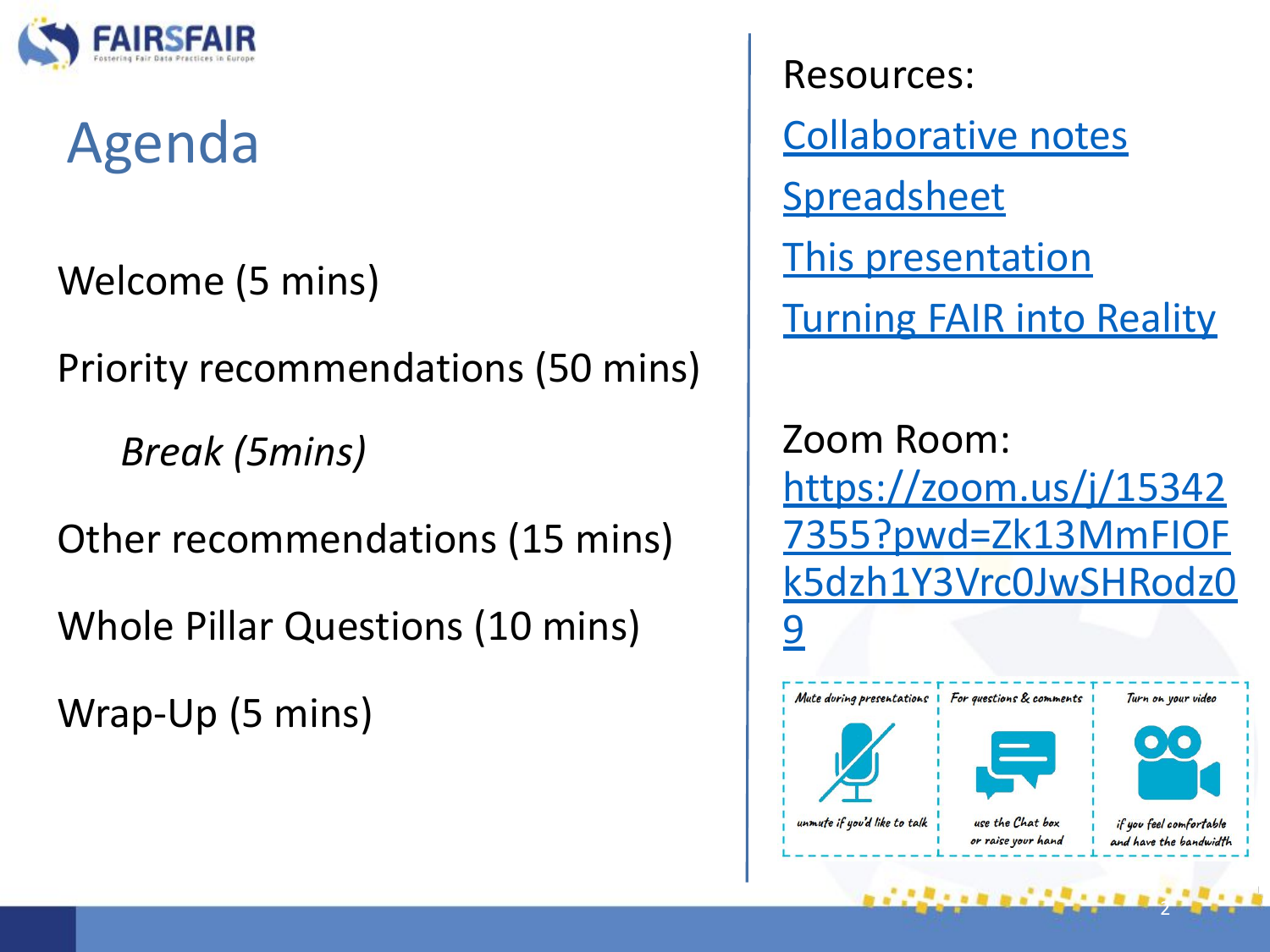

**Concepts for FAIR** implementation

**Define** 

**Rec. 1: Define FAIR** for implementation

Rec. 2: Implement a Model for FAIR Digital Objects

Rec. 3: Develop components of a FAIR ecosystem

> Rec. 16: Apply FAIR broadly

Rec. 17: Align and harmonise **FAIR and Open data policy** 

Define **how the FAIR principles apply in the context of research communities** *- based on the data types, the nature of research and the level of existing support for data sharing.* 

Identify points where the FAIR principles need to be supported with **additional concepts and policies** *- certain concepts need to be expanded and unpacked.* 

The **relationship between FAIR and Open** needs to be clearly expressed. *Making FAIR data 'as Open as possible, as closed as necessary'.*

**Two-fold focus of "Defining":** 

- FAIR Digital Objects Defining what is needed for digital objects to be made FAIR.
- FAIR Ecosystem Defining which components which are needed in the FAIR eco-system.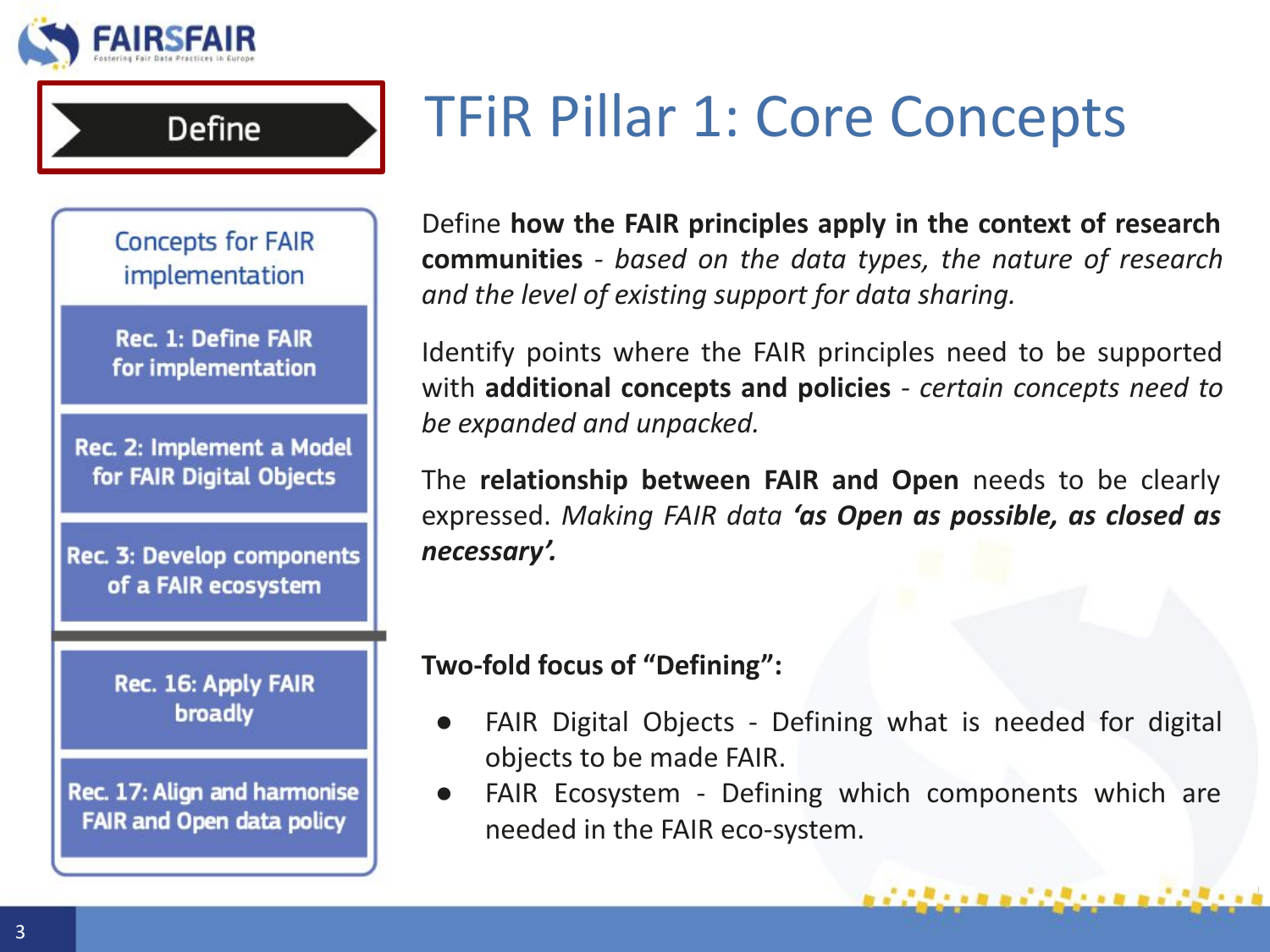



**Define** 

### **Rec. 1: Define FAIR for implementation**

**Action 1.1:** Additional concepts and policies should be refined that make explicit that data selection, long-term stewardship, assessability, legal interoperability and timeliness of sharing are necessary for the implementation of FAIR.

*Stakeholders: Coordination fora; Research communities; Data service providers.*

**Action 1.2:** The term FAIR is widely-used and effective so should not be extended with additional letters.

*Stakeholders: Research communities; Data service providers.*

**Action 1.3:** The relationship between FAIR and Open should be clarified and well-articulated as the concepts are often wrongly conflated. FAIR does not mean Open. However, in the context of the EOSC and global drive towards Open Science, making FAIR data a reality should be supported by policies requiring appropriate Openness and protection, which can be expressed as 'as Open as possible, as closed as necessary'.

医血管 医过度透明 医血管反射法

*Stakeholders: Policymakers; Research communities.*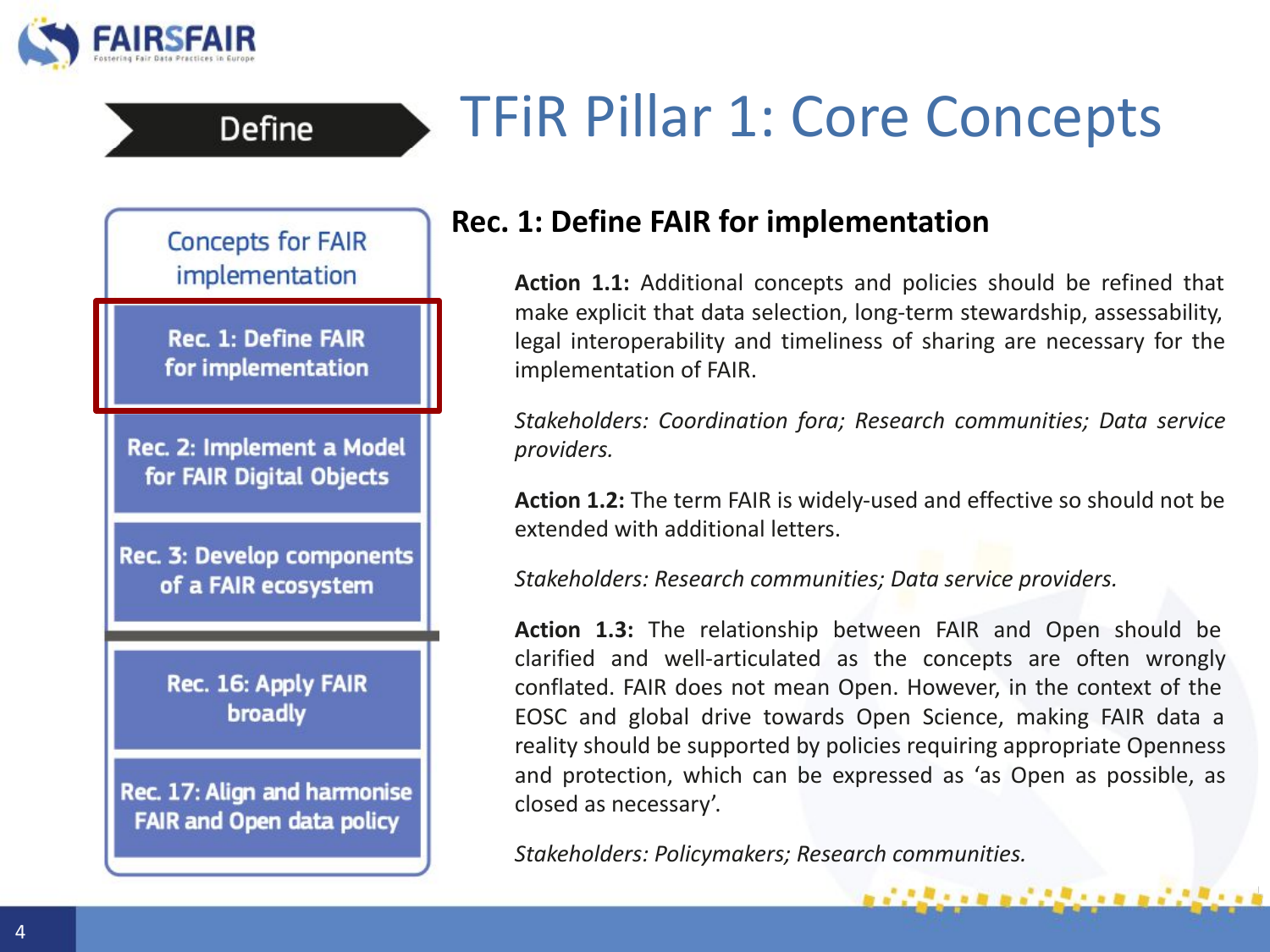

**Concepts for FAIR** implementation

**Define** 

**Rec. 1: Define FAIR** for implementation

Rec. 2: Implement a Model for FAIR Digital Objects

**Rec. 3: Develop components** of a FAIR ecosystem

> Rec. 16: Apply FAIR broadly

Rec. 17: Align and harmonise **FAIR and Open data policy** 

### **Rec. 2: Implement a model for FAIR Digital Objects**

**Action 2.1:** The universal use of appropriate PIDs for FAIR Digital Objects needs to be facilitated and implemented.

*Stakeholders: Data services; Institutions; Publishers; Funders; Standards bodies.*

**Action 2.2:** Educational programmes are needed to raise awareness, understanding and use of relevant standards; tools are needed to facilitate the routine capture of metadata during the research process.

*Stakeholders: Data stewards; Institutions; Data service providers; Research communities.*

**Action 2.3:** Systems must be refined and implemented to make automatic checks on the existence and accessibility of PIDs, metadata, a licence or waiver, and code, and to test the validity of the links between them.

,,,,,,,,,,,,,,,,,,,

*Stakeholders: Data services; Standards bodies.*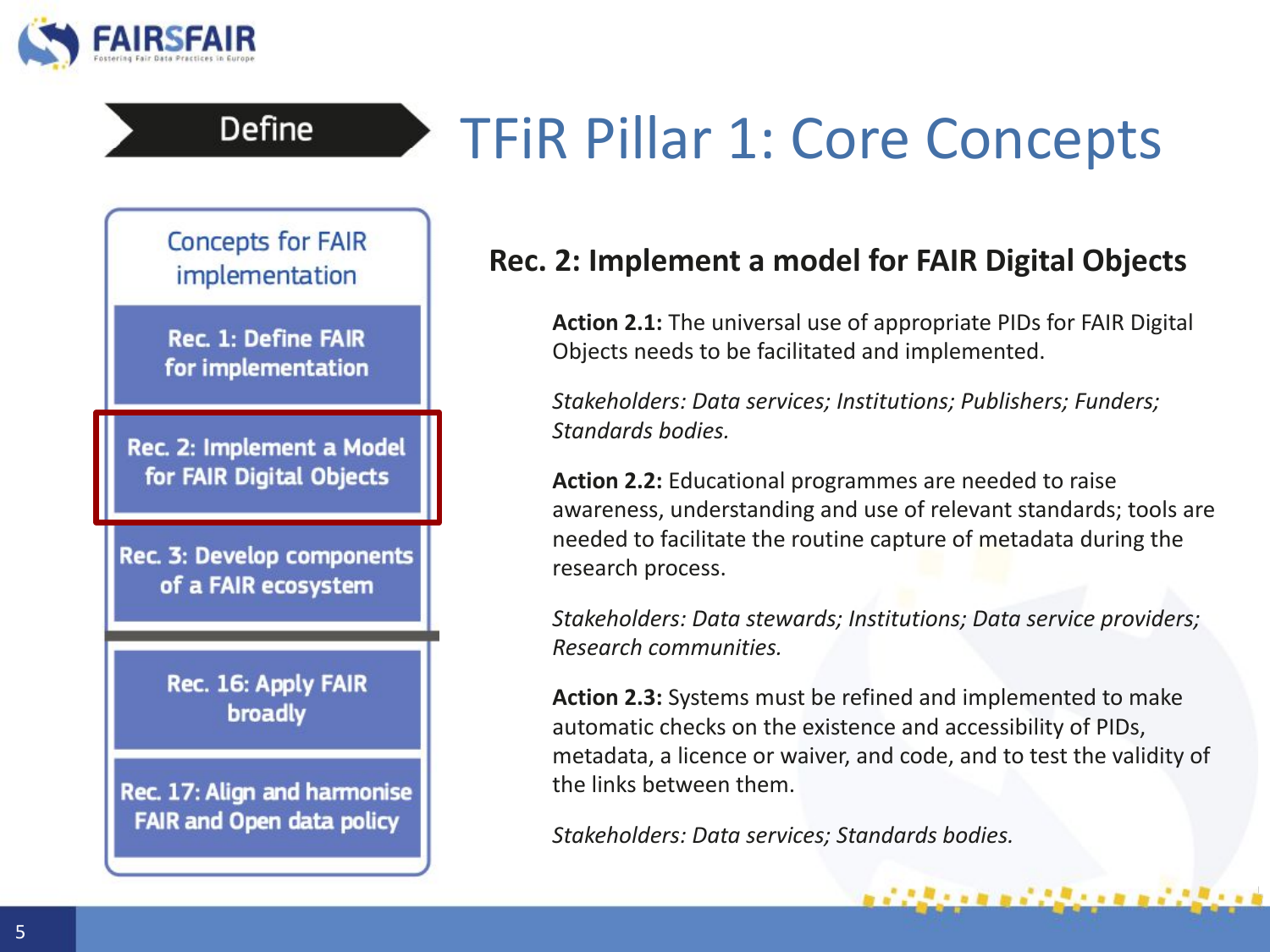

### **Rec. 3: Develop components of a FAIR ecosystem**

**Action 3.1:** Registries need to be developed and implemented for all of the FAIR components and in such a way that they know of each other's existence and can interact. Work should begin by enhancing existing registries for policies, standards and repositories to make these comprehensive, and to initiate registries for Data Management Plans (DMPs) and identifiers.

*Stakeholders: Data service providers; Standards bodies; Coordination fora; Funders.*

**Action 3.2:** By default, the FAIR ecosystem as a whole and each of its individual components should work for humans and for machines. Policies and DMPs should be machine-readable and actionable.

*Stakeholders: Data service providers; Coordination fora; Policymakers.*

**Action 3.3:** The infrastructure components that are essential in specific contexts and fields, or for particular parts of research activity, should be clearly defined.

*Stakeholders: Research communities; Data stewards; Coordination fora.*

アクタイトル エアクタイトル エアクタイト

**Concepts for FAIR** implementation

**Define** 

**Rec. 1: Define FAIR** for implementation

Rec. 2: Implement a Model for FAIR Digital Objects

Rec. 3: Develop components of a FAIR ecosystem

> Rec. 16: Apply FAIR broadly

Rec. 17: Align and harmonise **FAIR and Open data policy**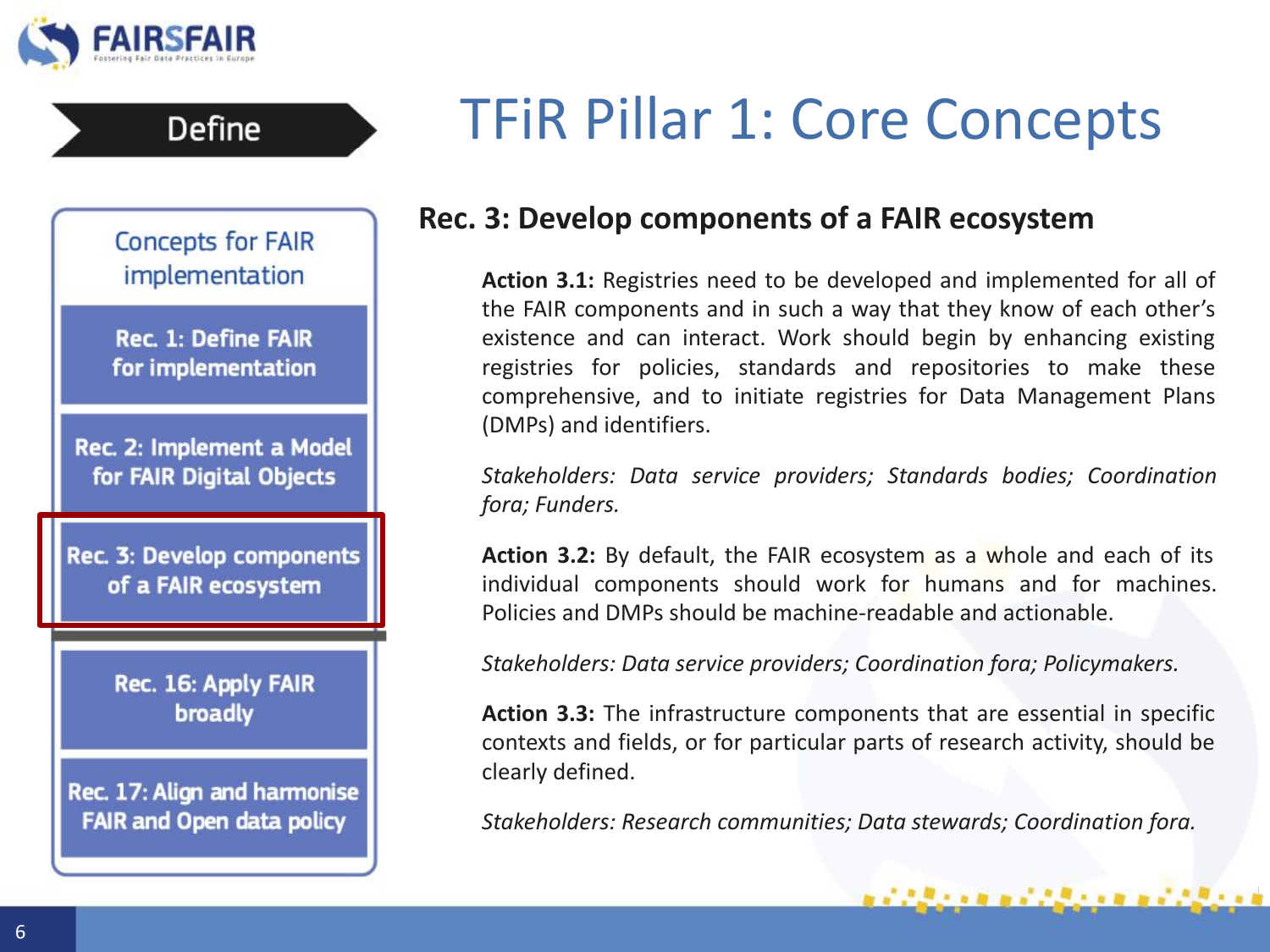

# Break **(Back in the room at 15:09)**

 $1.68 \times 10^{10}$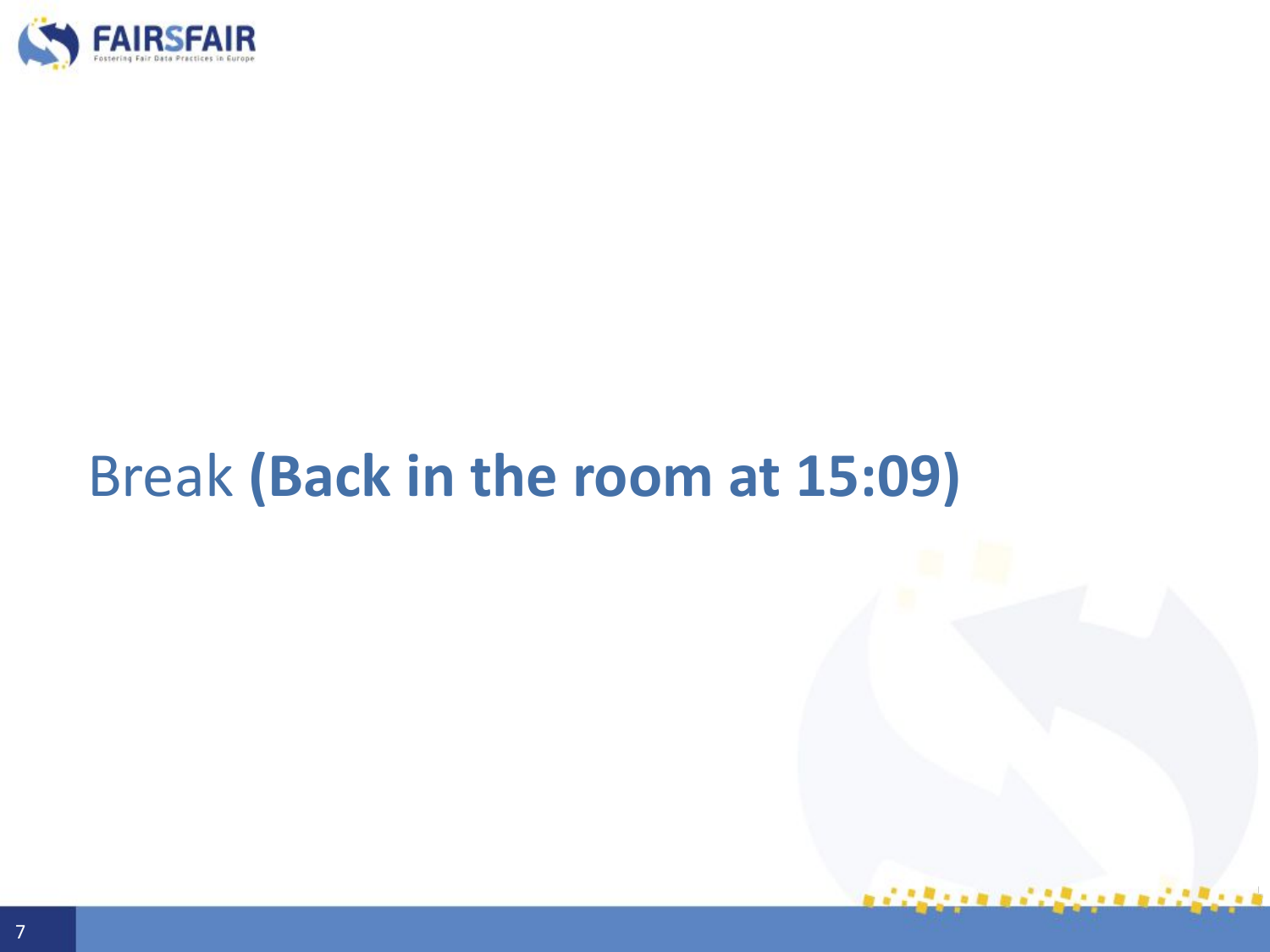

Define



# TFiR Pillar 1: Core Concepts

### **Rec. 16: Apply FAIR broadly**

**Action 16.1**: Policies must assert that the FAIR principles should be applied to research data, to metadata, to code, to DMPs and to other relevant digital objects, as well as to policies themselves.

*Stakeholders*: Policymakers.

**Action 16.2:** The FAIR data principles and this Action Plan must be tailored for specific contexts - in particular to the relevant research field - and the precise application nuanced, while respecting the objective of maximising data accessibility and reuse.

*Stakeholders*: Research communities; Data service providers; Policymakers.

**Action 16.3**: Guidelines for the implementation of FAIR in relation to research data, to metadata, to code, to DMPs and to other relevant digital objects should be developed and followed.

Stakeholders: Data service providers; Data stewards; Research communities; Funders.

**Action 16.4**: Examples and case studies of implementation should be collated so that other communities, organisations and individuals can learn from good practice.

1939 - 1949 1939 1949 1959 1960

*Stakeholders*: Coordination fora; Research communities.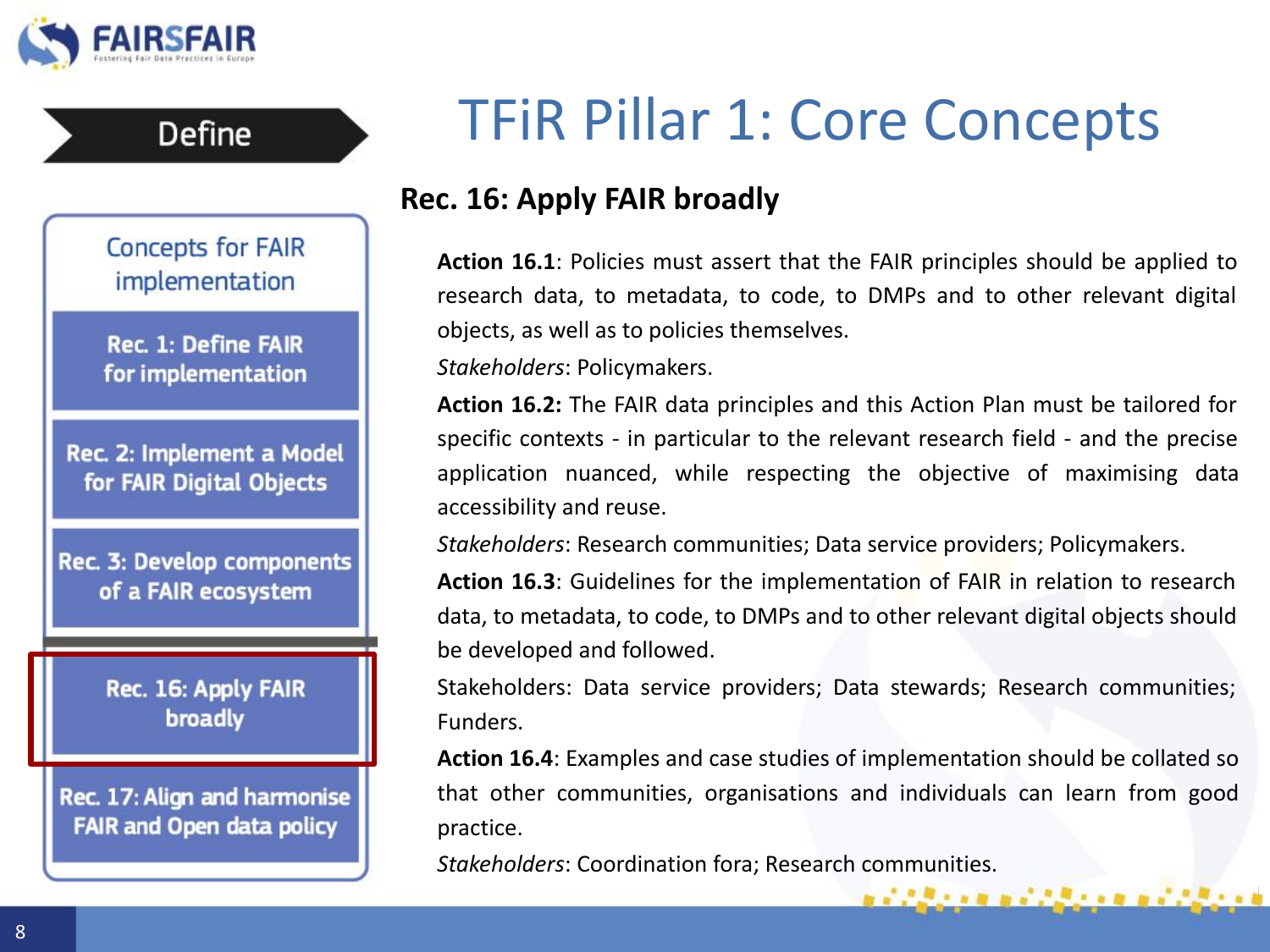

### **Rec. 17: Align and harmonise FAIR and Open data policy**

**Action 17.1**: The greatest potential reuse comes when data are both FAIR and Open. Steps should be taken to ensure coherence across data policy, emphasising both concepts and issuing collective statements of intent wherever possible.

#### *Stakeholders: Research funders; Policymakers; Publishers.*

**Action 17.2**: A funders' forum and other coordinating bodies at European and global level should do concrete work to align policies, reducing divergence, inconsistencies and contradictions. Requirements for DMPs and principles governing recognition and rewards should also be coordinated.

*Stakeholders: Funders; Publishers; Institutions; Research communities; Data stewards.*

**Action 17.3**: Policies should be versioned, indexed and semantically annotated in a policy registry to enable broad reuse within the FAIR data ecosystem. Resources mandated by policies (e.g. consent forms) should be treated the same way.

*Stakeholders: Policymakers; Data service providers; Coordination fora.*

**Concepts for FAIR** implementation

**Define** 

**Rec. 1: Define FAIR** for implementation

Rec. 2: Implement a Model for FAIR Digital Objects

**Rec. 3: Develop components** of a FAIR ecosystem

> Rec. 16: Apply FAIR broadly

Rec. 17: Align and harmonise **FAIR and Open data policy**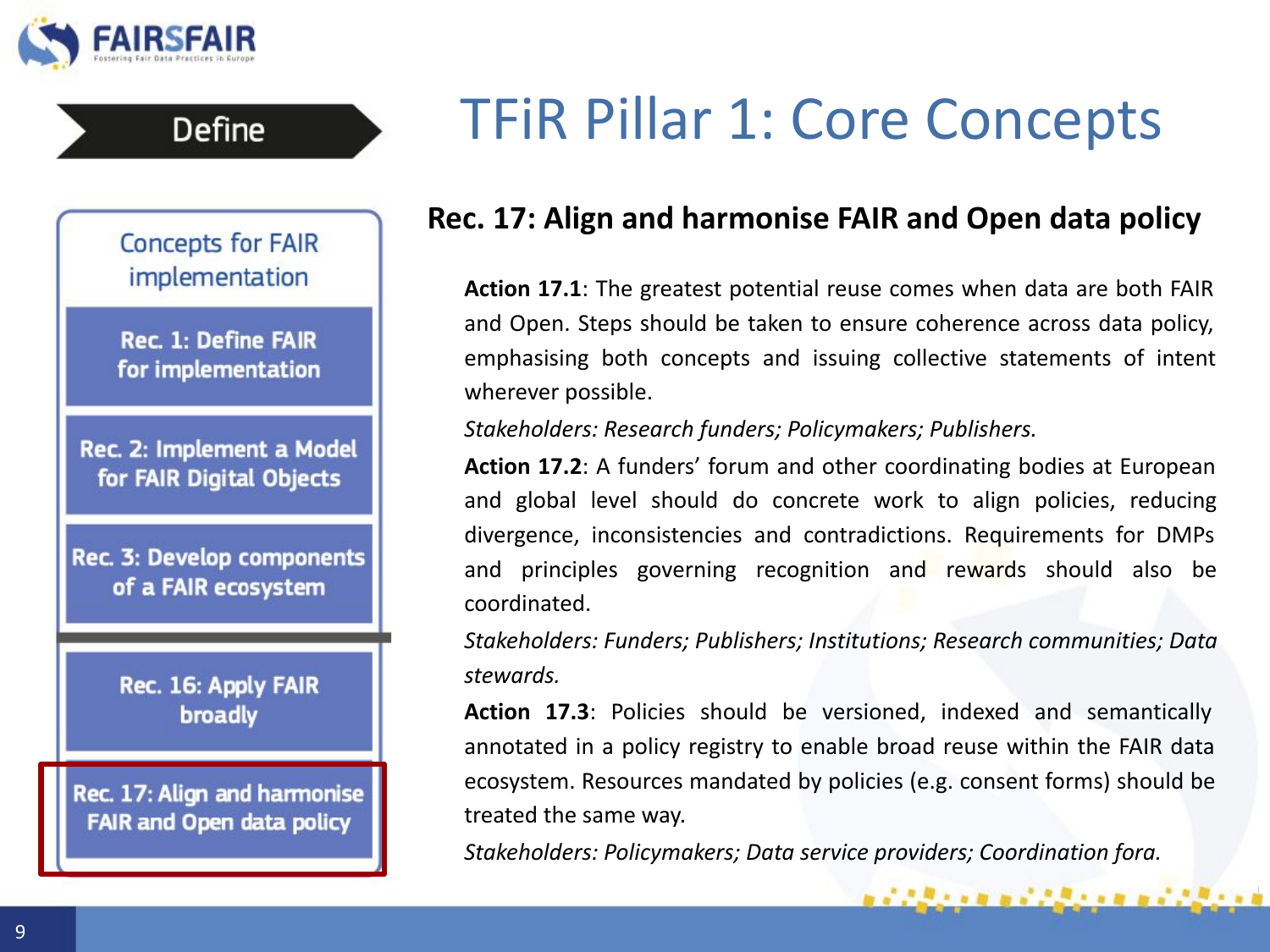

**Concepts for FAIR** implementation

**Define** 

**Rec. 1: Define FAIR** for implementation

Rec. 2: Implement a Model for FAIR Digital Objects

**Rec. 3: Develop components** of a FAIR ecosystem

> Rec. 16: Apply FAIR broadly

Rec. 17: Align and harmonise **FAIR and Open data policy** 

### **Rec. 17: (cont.)**

**Action 17.4**: Data and other FAIR Digital Objects (e.g. code, models) that directly underpin, and provide evidence for, the findings articulated in published research must also be published unless there are legitimate reasons for protecting and restricting access.

*Stakeholders: Policymakers; Funders; Data service providers; Publishers.*

**Action 17.5**: For data created by publicly funded research projects, initiatives and infrastructures, and where action 17.4 does not apply, the default should be to make the data available as soon as possible. However, policies may explicitly allow a reasonable embargo period to facilitate the right of first use of the data creators. Embargoes should be short (e.g. c. six months to two years) based on the prevailing culture in the given research community.

*Stakeholders: Policymakers; Funders; Data service providers; Institutions; Coordination fora; Research communities.*

,,,,,,,,,,,,,,,,,,,,,,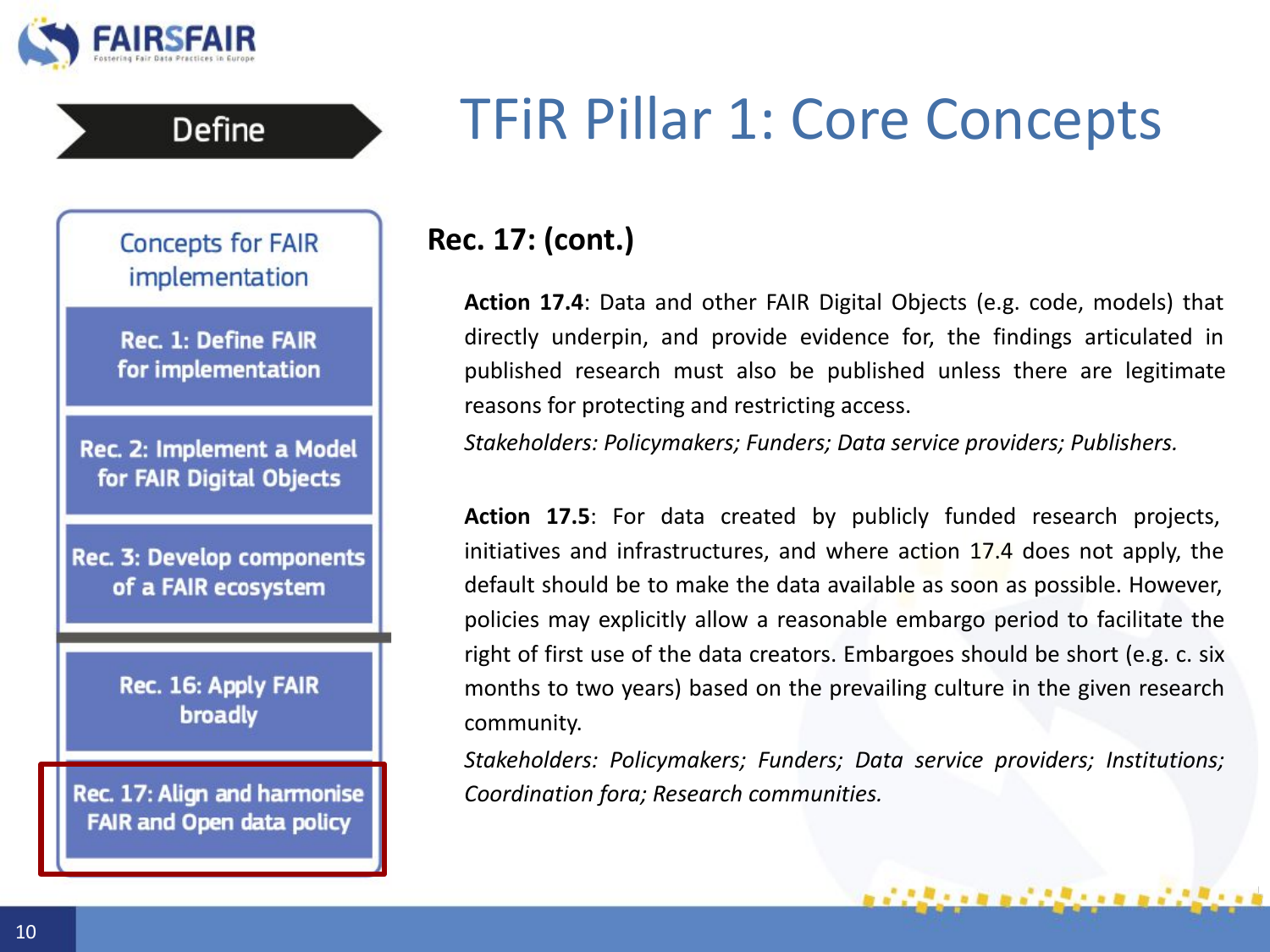

**Define** 

## TFiR Pillar 1: Core Concepts

### **Rec. 17: (cont.)**

**Action 17.6**: Policies should require an explicit and justified statement when (publicly-funded) data cannot be Open and a proportionate and discriminating course of action should be followed to ensure maximum appropriate data accessibility, rather than allowing a wholesale opt-out from the mandate for Open data.

### *Stakeholders: Funders; Policymakers.*

**Action 17.7**: Sustained work is needed to clarify in more detail the appropriate boundaries of Open and robust processes for secure data handling. Information on exceptions should be captured and fed into a body of knowledge that can inform future policy guidance and practice.

*Stakeholders: Research communities; Data service providers; Coordination fora.* **Action 17.8**: Concrete and accessible guidance should be provided to researchers to find the optimal balance between sharing whilst also safeguarding privacy. There are many exemplars of good practice in providing managed access to sensitive data on which researchers can draw.

*Stakeholders: Data stewards; Data service providers; Institutions; Publishers.*

,,,,,,,,,,,,,,,,,,,,,,

**Concepts for FAIR** implementation

**Rec. 1: Define FAIR** for implementation

Rec. 2: Implement a Model for FAIR Digital Objects

Rec. 3: Develop components of a FAIR ecosystem

> Rec. 16: Apply FAIR broadly

Rec. 17: Align and harmonise **FAIR and Open data policy**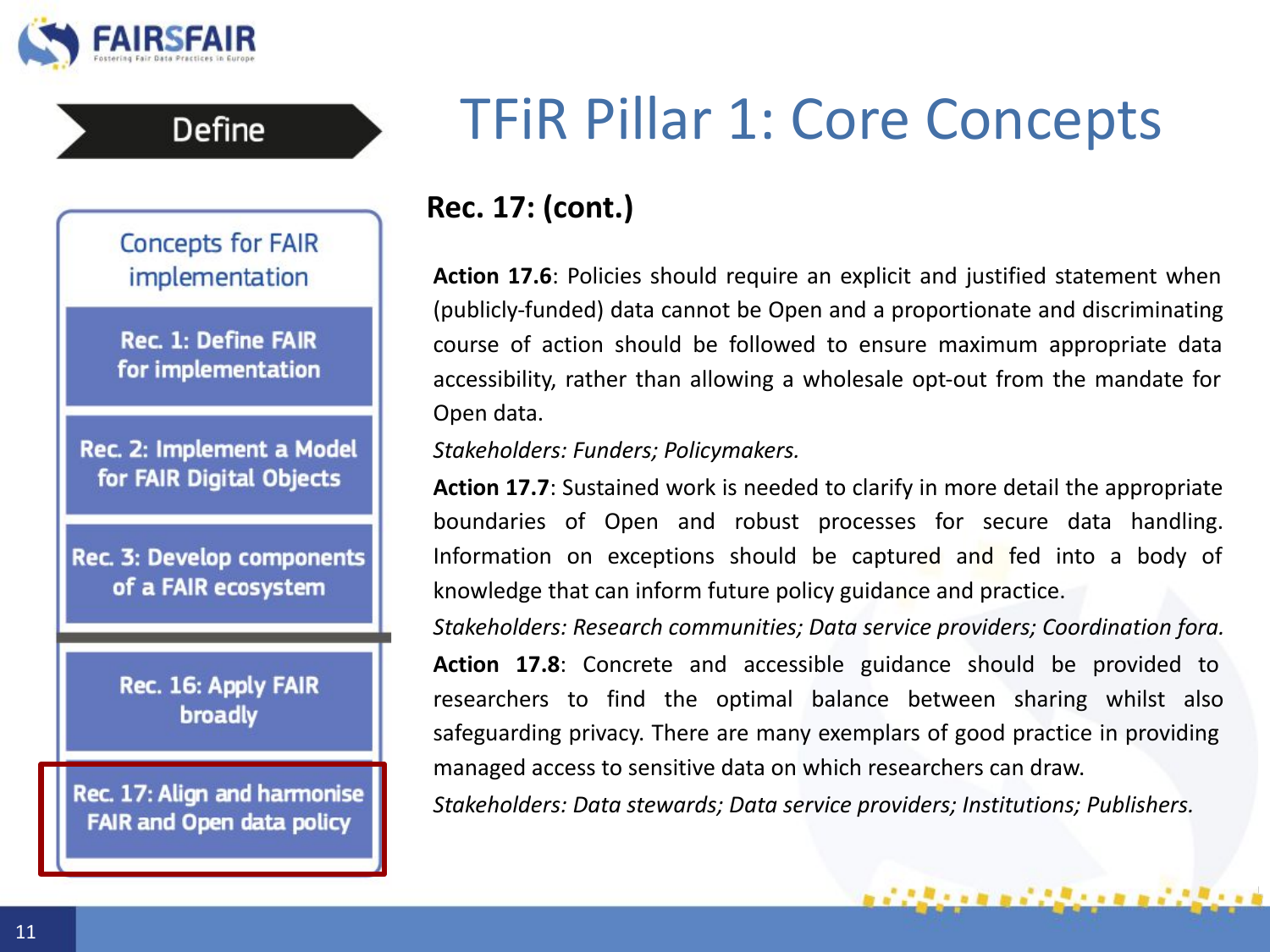

### TFiR Pillar 1: Overall Questions

What's missing in the recommendations and actions in this pillar?

12

Any recommendations not addressed?